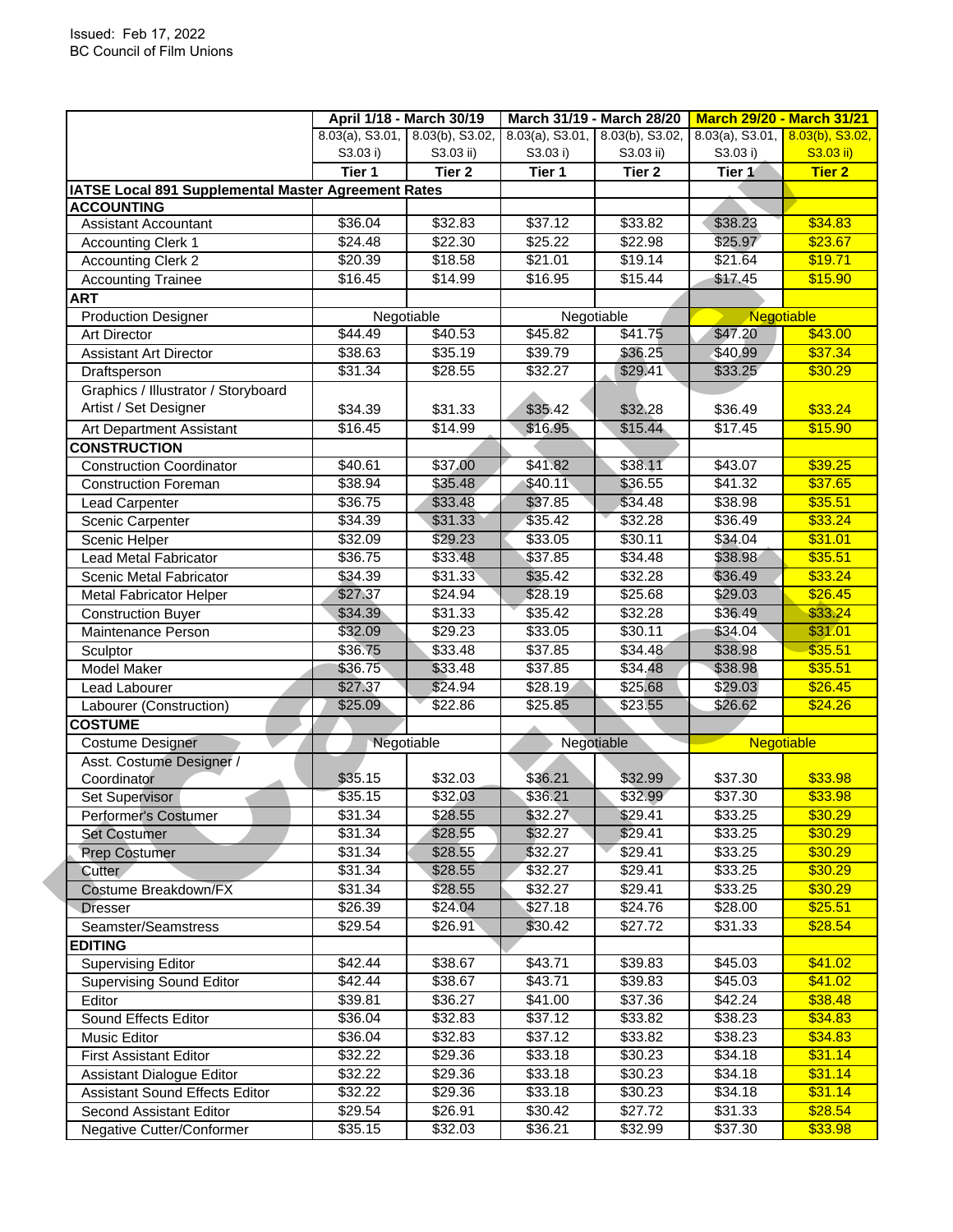|                                                                                                                                           |           | April 1/18 - March 30/19 |         | March 31/19 - March 28/20 | <b>March 29/20 - March 31/21</b> |                   |
|-------------------------------------------------------------------------------------------------------------------------------------------|-----------|--------------------------|---------|---------------------------|----------------------------------|-------------------|
|                                                                                                                                           | Tier 1    | Tier 2                   | Tier 1  | Tier 2                    | Tier 1                           | <b>Tier 2</b>     |
| IATSE Local 891 Supplemental Master Agreement Rates (continued)                                                                           |           |                          |         |                           |                                  |                   |
| <b>FIRST AID/CRAFT SERVICE</b>                                                                                                            |           |                          |         |                           |                                  |                   |
| <b>First Aid/Craft Service</b>                                                                                                            | \$36.04   | \$32.83                  | \$37.12 | \$33.82                   | \$38.23                          | \$34.83           |
| <b>First Aid</b>                                                                                                                          | \$29.54   | \$26.91                  | \$30.42 | \$27.72                   | \$31.33                          | \$28.54           |
| <b>Craft Service</b>                                                                                                                      | \$27.37   | \$24.94                  | \$28.19 | \$25.68                   | \$29.03                          | \$26.45           |
| <b>GREENS</b>                                                                                                                             |           |                          |         |                           |                                  |                   |
| <b>Head Greensperson</b>                                                                                                                  | \$36.04   | \$32.83                  | \$37.12 | \$33.82                   | \$38.23                          | \$34.83           |
| Best Person (Lead Person)                                                                                                                 | \$32.22   | \$29.36                  | \$33.18 | \$30.23                   | \$34.18                          | \$31.14           |
| Greensperson                                                                                                                              | \$29.54   | \$26.91                  | \$30.42 | \$27.72                   | \$31.33                          | \$28.54           |
| <b>Greens Helper</b>                                                                                                                      | \$26.39   | \$24.04                  | \$27.18 | \$24.76                   | \$28.00                          | \$25.51           |
| <b>GRIPS</b>                                                                                                                              |           |                          |         |                           |                                  |                   |
| Key Grip                                                                                                                                  | \$36.04   | \$32.83                  | \$37.12 | \$33.82                   | \$38.23                          | \$34.83           |
| Second Grip                                                                                                                               | \$32.22   | \$29.36                  | \$33.18 | \$30.23                   | \$34.18                          | \$31.14           |
| Leadman/Setup                                                                                                                             | \$32.22   | \$29.36                  | \$33.18 | \$30.23                   | \$34.18                          | \$31.14           |
| <b>Dolly Operator</b>                                                                                                                     | \$32.22   | \$29.36                  | \$33.18 | \$30.23                   | \$34.18                          | \$31.14           |
| Rigging Grip                                                                                                                              | \$31.34   | \$28.55                  | \$32.27 | \$29.41                   | \$33.25                          | \$30.29           |
| Grip                                                                                                                                      | \$29.54   | \$26.91                  | \$30.42 | \$27.72                   | \$31.33                          | \$28.54           |
| <b>HAIR</b>                                                                                                                               |           |                          |         |                           |                                  |                   |
| Hair Department Head                                                                                                                      | \$36.04   | \$32.83                  | \$37.12 | \$33.82                   | \$38.23                          | \$34.83           |
| Assistant Hairstylist                                                                                                                     | \$32.22   | \$29.36                  | \$33.18 | \$30.23                   | \$34.18                          | \$31.14           |
| Second Assistant Hairstylist                                                                                                              | \$29.54   | \$26.91                  | \$30.42 | \$27.72                   | \$31.33                          | \$28.54           |
| <b>LIGHTING/ELECTRICS</b>                                                                                                                 |           |                          |         |                           |                                  |                   |
| Chief Lighting Technician /                                                                                                               |           |                          |         |                           |                                  |                   |
| Gaffer                                                                                                                                    | \$36.04   | \$32.83                  | \$37.12 | \$33.82                   | \$38.23                          | \$34.83           |
| Asst. Chief Lighting Tech. /                                                                                                              |           |                          |         |                           |                                  |                   |
| <b>Best Boy</b>                                                                                                                           | \$32.22   | \$29.36                  | \$33.18 | \$30.23                   | \$34.18                          | \$31.14           |
| <b>Lighting Board Operator</b>                                                                                                            | \$32.22   | \$29.36                  | \$33.18 | \$30.23                   | \$34.18                          | \$31.14           |
| <b>Rigging Gaffer</b>                                                                                                                     | \$32.22   | \$29.36                  | \$33.18 | \$30.23                   | \$34.18                          | \$31.14           |
| Generator Operator                                                                                                                        | \$32.22\$ | \$29.36                  | \$33.18 | \$30.23                   | \$34.18                          | \$31.14           |
| Lighting Technician /                                                                                                                     |           |                          |         |                           |                                  |                   |
| Lamp Operator*                                                                                                                            | \$29.54   | \$26.91                  | \$30.42 | \$27.72                   | \$31.33                          | \$28.54           |
| Set Wireman                                                                                                                               | \$31.34   | \$28.55                  | \$32.27 | \$29.41                   | \$33.25                          | \$30.29           |
| Any Lighting Technician who is assigned to operate balloon lighting shall receive \$0.80 per hour more than the Lighting Technician rate. |           |                          |         |                           |                                  |                   |
| <b>MAKE-UP</b>                                                                                                                            |           |                          |         |                           |                                  |                   |
| <b>Special Makeup Effects</b>                                                                                                             |           | Negotiable               |         | Negotiable                |                                  | <b>Negotiable</b> |
| Makeup Department Head                                                                                                                    | \$36.04   | \$32.83                  | \$37.12 | \$33.82                   | \$38.23                          | \$34.83           |
| <b>First Assistant Makeup Artist</b>                                                                                                      | \$32.22   | \$29.36                  | \$33.18 | \$30.23                   | \$34.18                          | \$31.14           |
| Second Assistant Makeup Artist                                                                                                            | \$29.54   | \$26.91                  | \$30.42 | \$27.72                   | \$31.33                          | \$28.54           |
| Third Assistant Makeup Artist                                                                                                             | \$20.02   | \$18.24                  | \$20.62 | \$18.79                   | \$21.24                          | \$19.35           |
| <b>PAINTING</b>                                                                                                                           |           |                          |         |                           |                                  |                   |
| <b>Paint Coordinator</b>                                                                                                                  | \$40.10   | \$36.54                  | \$41.31 | \$37.64                   | \$42.55                          | \$38.77           |
| <b>Lead Painter</b>                                                                                                                       | \$36.75   | \$33.48                  | \$37.85 | \$34.48                   | \$38.98                          | \$35.51           |
| Scenic Artist                                                                                                                             | \$36.75   | \$33.48                  | \$37.85 | \$34.48                   | \$38.98                          | \$35.51           |
| Sign Painter/Fabricator                                                                                                                   | \$36.75   | \$33.48                  | \$37.85 | \$34.48                   | \$38.98                          | \$35.51           |
| Automotive Sprayer                                                                                                                        | \$36.75   | \$33.48                  | \$37.85 | \$34.48                   | \$38.98                          | \$35.51           |
| <b>Scenic Painter</b>                                                                                                                     | \$34.39   | \$31.33                  | \$35.42 | \$32.28                   | \$36.49                          | \$33.24           |
| Wallpaper Hanger                                                                                                                          | \$34.39   | \$31.33                  | \$35.42 | \$32.28                   | \$36.49                          | \$33.24           |
| Plasterer                                                                                                                                 | \$34.39   | \$31.33                  | \$35.42 | \$32.28                   | \$36.49                          | \$33.24           |
| Set Painter                                                                                                                               | \$32.67   | \$29.77                  | \$33.65 | \$30.66                   | \$34.66                          | \$31.58           |
| Paint Labourer                                                                                                                            | \$25.09   | \$22.86                  | \$25.85 | \$23.55                   | \$26.62                          | \$24.26           |
|                                                                                                                                           |           |                          |         |                           |                                  |                   |
| <b>PRODUCTION OFFICE</b>                                                                                                                  |           |                          |         |                           | \$38.23                          | \$34.83           |
| <b>Production Office Coordinator</b>                                                                                                      | \$36.04   | \$32.83                  | \$37.12 | \$33.82                   |                                  |                   |
| Asst. Production Coordinator                                                                                                              | \$32.22   | \$29.36                  | \$33.18 | \$30.23                   | \$34.18                          | \$31.14           |
| 2nd Asst. Production Coord.                                                                                                               | \$17.98   | \$16.38                  | \$18.52 | \$16.88                   | \$19.08                          | \$17.38           |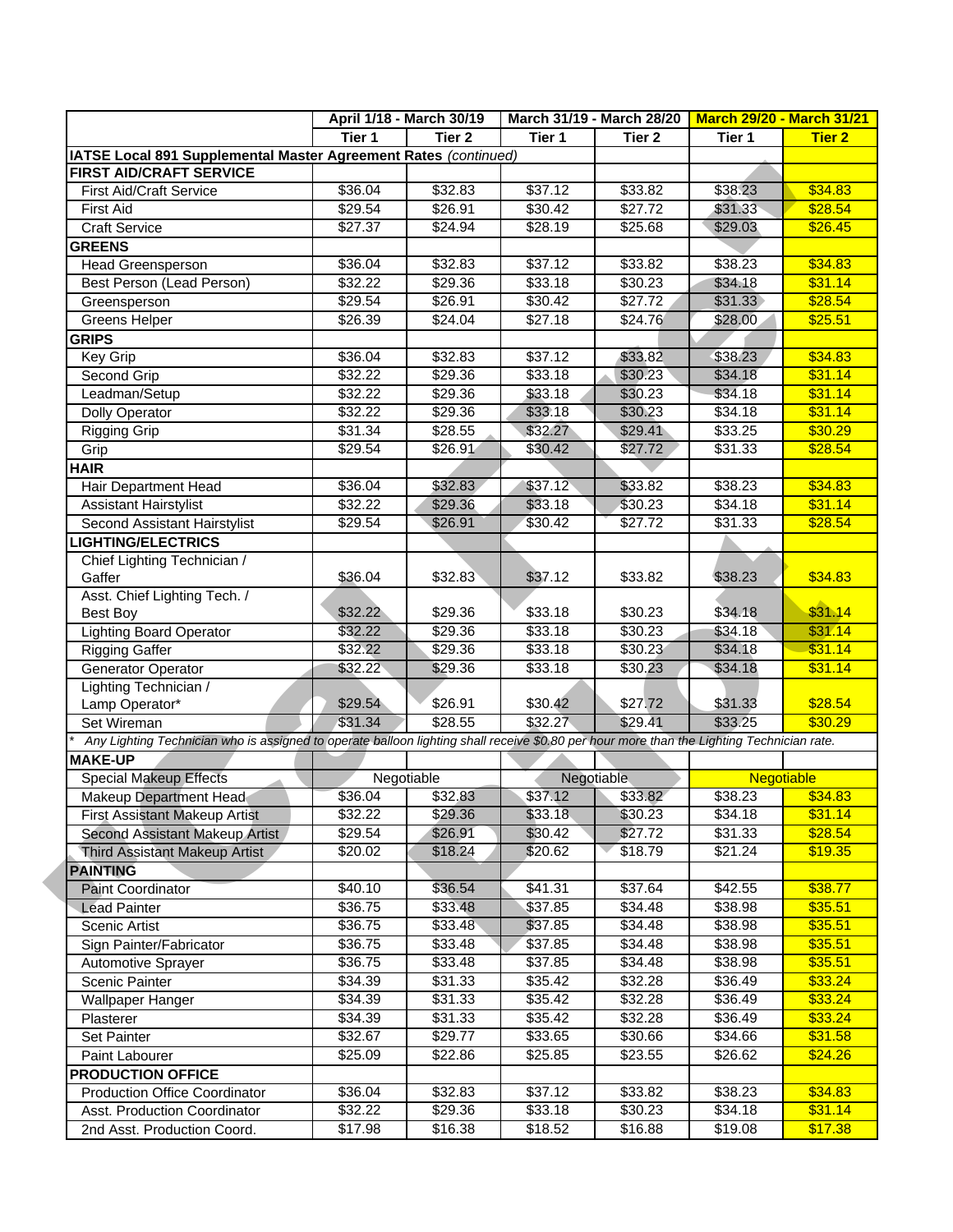|                                                                 |                    | April 1/18 - March 30/19 |                    | March 31/19 - March 28/20 | <b>March 29/20 - March 31/21</b> |               |
|-----------------------------------------------------------------|--------------------|--------------------------|--------------------|---------------------------|----------------------------------|---------------|
|                                                                 | Tier 1             | Tier 2                   | Tier 1             | Tier <sub>2</sub>         | Tier 1                           | <b>Tier 2</b> |
| IATSE Local 891 Supplemental Master Agreement Rates (continued) |                    |                          |                    |                           |                                  |               |
| <b>PROPS</b>                                                    |                    |                          |                    |                           |                                  |               |
| <b>Property Master</b>                                          | \$36.04            | \$32.83                  | \$37.12            | \$33.82                   | \$38.23                          | \$34.83       |
| <b>Assistant Property Master</b>                                | \$35.15            | \$32.03                  | \$36.21            | \$32.99                   | \$37.30                          | \$33.98       |
| Props Buyer                                                     | \$32.09            | \$29.23                  | \$33.05            | \$30.11                   | \$34.04                          | \$31.01       |
| Props                                                           | \$29.54            | \$26.91                  | \$30.42            | \$27.72                   | \$31.33                          | \$28.54       |
| <b>SCRIPT SUPERVISORS / CONTINUITY COORDINATOR</b>              |                    |                          |                    |                           |                                  |               |
| Script Supevisor/                                               |                    |                          |                    |                           |                                  |               |
| <b>Continuity Coordinator</b>                                   | \$36.04            | \$32.83                  | \$37.12            | \$33.82                   | \$38.23                          | \$34.83       |
| Assistant to Script Supervisor/                                 |                    |                          |                    |                           |                                  |               |
| <b>Continuity Coordinator</b>                                   | \$20.32            | \$18.52                  | \$20.93            | \$19.07                   | \$21.56                          | \$19.65       |
| <b>SET DECORATING</b>                                           |                    |                          |                    |                           |                                  |               |
| Set Decorator                                                   | \$36.04            | \$32.83                  | \$37.12            | \$33.82                   | \$38.23                          | \$34.83       |
| <b>Assistant Set Decorator</b>                                  | \$33.43            | \$30.45                  | \$34.43            | \$31.37                   | \$35.46                          | \$32.31       |
| Set Buyer                                                       | \$31.34            | \$28.55                  | \$32.27            | \$29.41                   | \$33.25                          | \$30.29       |
| <b>Lead Dresser</b>                                             | \$30.41            | \$27.71                  | \$31.32            | \$28.54                   | \$32.26                          | \$29.39       |
| <b>On-Set Dresser</b>                                           | \$30.41            | \$27.71                  | \$31.32            | \$28.54                   | \$32.26                          | \$29.39       |
| Set Dresser                                                     | \$29.54            | \$26.91                  | \$30.42            | \$27.72                   | \$31.33                          | \$28.54       |
| Draper/Upholsterer                                              | \$29.54            | \$26.91                  | \$30.42            | \$27.72                   | \$31.33                          | \$28.54       |
| <b>Assistant Set Dresser</b>                                    | \$24.48            | \$22.30                  | \$25.22            | \$22.98                   | \$25.97                          | \$23.67       |
| <b>SOUND</b>                                                    |                    |                          |                    |                           |                                  |               |
| Mixer (Production and Dubbing)                                  | \$46.89            | \$42.72                  | \$48.29            | \$44.00                   | \$49.74                          | \$45.32       |
| <b>Boom Operator</b>                                            | \$39.40            | \$35.90                  | \$40.58            | \$36.97                   | \$41.80                          | \$38.08       |
| Sound Assistant                                                 | \$29.54            | \$26.91                  | \$30.42            | $\sqrt{$27.72}$           | \$31.33                          | \$28.54       |
| <b>Public Address Operator</b>                                  | \$29.54            | \$26.91                  | \$30.42            | \$27.72                   | \$31.33                          | \$28.54       |
| Playback Operator                                               | \$29.54            | \$26.91                  | \$30.42            | \$27.72                   | \$31.33                          | \$28.54       |
| Sound Maintenance                                               | \$29.54            | \$26.91                  | \$30.42            | \$27.72                   | \$31.33                          | \$28.54       |
| <b>SPECIAL EFFECTS</b>                                          |                    |                          |                    |                           |                                  |               |
| Special Effects Coordinator                                     | \$39.83            | \$36.29                  | \$41.03            | \$37.38                   | \$42.26                          | \$38.51       |
| <b>First Assistant Special Effects</b>                          | \$36.04            | \$32.83                  | \$37.12            | \$33.82                   | \$38.23                          | \$34.83       |
| Special Effects Assistant                                       | \$31.34            | \$28.55                  | \$32.27            | \$29.41                   | \$33.25                          | \$30.29       |
|                                                                 | \$25.09            | \$22.86                  | \$25.85            | \$23.55                   | \$26.62                          | \$24.26       |
| Special Effects Labourer<br><b>VIDEO</b>                        |                    |                          |                    |                           |                                  |               |
| Video Sound Mixer                                               | \$36.04            | \$32.83                  | \$37.12            | \$33.82                   | \$38.23                          | \$34.83       |
|                                                                 | \$36.04            | \$32.83                  | \$37.12            | \$33.82                   | \$38.23                          | \$34.83       |
| Video Lighting Director                                         |                    |                          |                    | \$33.82                   |                                  | \$34.83       |
| Video Script Supervisor                                         | \$36.04<br>\$36.04 | \$32.83<br>\$32.83       | \$37.12<br>\$37.12 |                           | \$38.23<br>\$38.23               | \$34.83       |
| Colourist                                                       |                    |                          |                    | \$33.82                   |                                  |               |
| <b>VISUAL EFFECTS</b>                                           |                    |                          |                    |                           |                                  |               |
| VFX Artists (Weekly Flat Rate - up to 12 Hours/Day)             |                    |                          |                    |                           |                                  |               |
| <b>VFX Artist - Level 1</b>                                     | \$1,775.04         | \$1,775.04               | \$1,828.29         | \$1,828.29                | \$1,883.14                       | \$1,883.14    |
| VFX Artist - Level 2                                            | \$1,648.25         | \$1,648.25               | \$1,697.70         | \$1,697.70                | \$1,748.63                       | \$1,748.63    |
| VFX Artist - Level 3                                            | \$1,354.05         | \$1,354.05               | \$1,394.67         | \$1,394.67                | \$1,436.51                       | \$1,436.51    |
| VFX Technicians (Weekly Flat Rate - up to 12 Hours/Day)         |                    |                          |                    |                           |                                  |               |
| VFX Technician - Level 1                                        | \$1,648.25         | \$1,648.25               | \$1,697.70         | \$1,697.70                | \$1,748.63                       | \$1,748.63    |
| VFX Technician - Level 2                                        | \$1,354.05         | \$1,354.05               | \$1,394.67         | \$1,394.67                | \$1,436.51                       | \$1,436.51    |
| VFX Artists (Hourly rate for overtime purposes)                 |                    |                          |                    |                           |                                  |               |
| VFX Artist - Level 1                                            | \$25.36            | \$25.36                  | \$26.12            | \$26.12                   | \$26.90                          | \$26.90       |
| VFX Artist - Level 2                                            | \$23.55            | \$23.55                  | \$24.25            | \$24.25                   | \$24.98                          | \$24.98       |
| VFX Artist - Level 3                                            | \$19.34            | \$19.34                  | \$19.92            | \$19.92                   | \$20.52                          | \$20.52       |
| VFX Technicians (Hourly rate for overtime purposes)             |                    |                          |                    |                           |                                  |               |
| VFX Technician - Level 1                                        | \$23.55            | \$23.55                  | \$24.25            | \$24.25                   | \$24.98                          | \$24.98       |
| VFX Technician - Level 2                                        | \$19.34            | \$19.34                  | \$19.92            | \$19.92                   | \$20.52                          | \$20.52       |